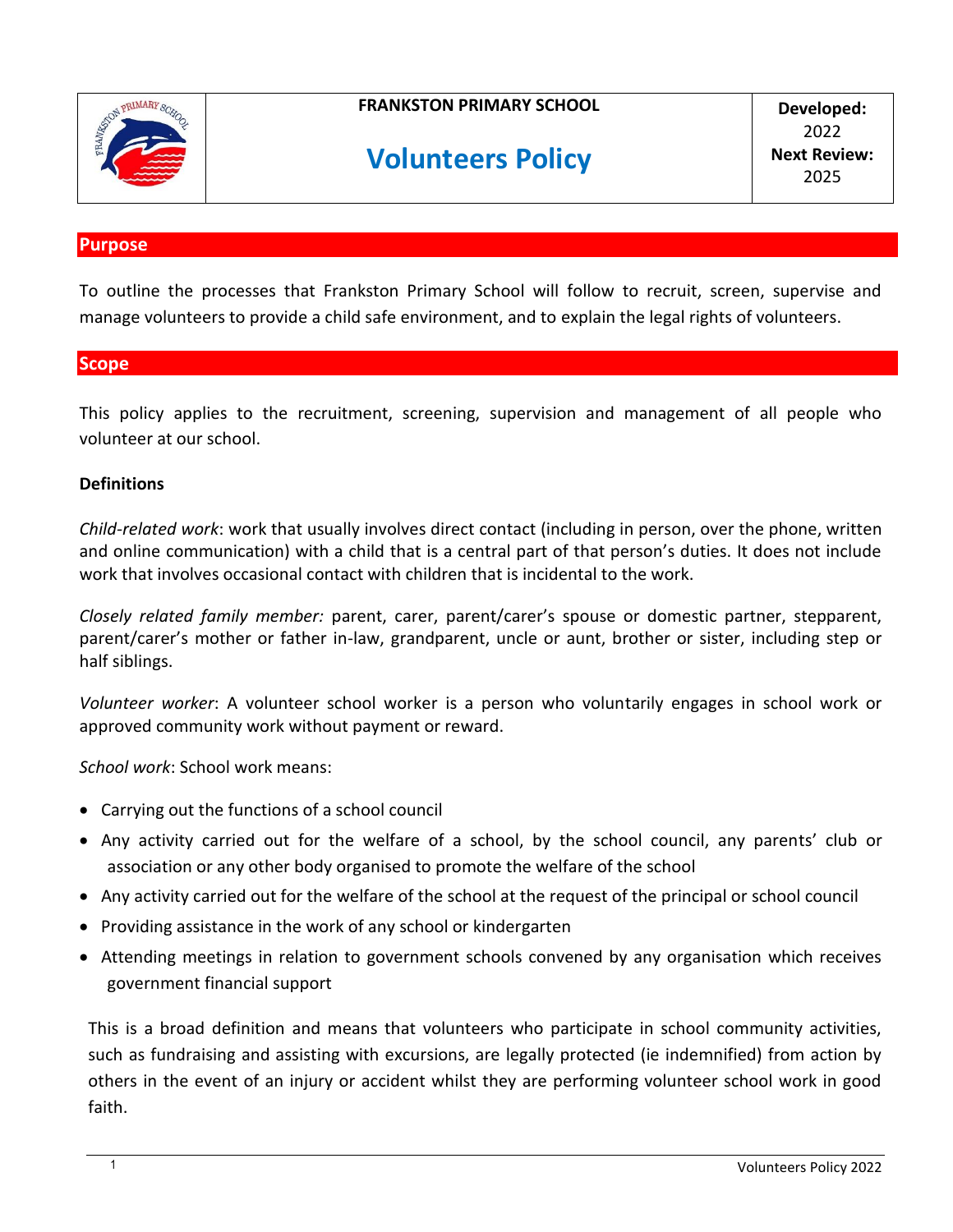## **Policy**

Frankston Primary School is committed to implementing and following practices which protect the safety and wellbeing of children and our staff and volunteers. Frankston Primary School also recognises the valuable contribution that volunteers provide to our school community and the work that we do.

The procedures set out below are designed to ensure that Frankston Primary School's volunteers are suitable to work with children and are well-placed to make a positive contribution to our school community.

#### **Becoming a Volunteer**

Members of our school community who would like to volunteer are encouraged to contact their child's classroom teacher for class-based volunteering or the school office for broader school volunteering opportunities such as the canteen, breakfast program or to enquire about other volunteer-based opportunities across the school.

#### **COVID-19 vaccination information**

Under the directions issued by the Victorian Chief Health Officer, volunteers attending school to work are required to be vaccinated or provide evidence that they are medically excempt. Our school is required to collect, record and hold vaccination information from relevant visitors and volunteers to ensure they meet these requirements.

For further information on this process, refer to our school's COVID-19 Mandatory Vaccination – Information Collection and Storage Procedures.

For Department policy on COVID-19 mandatory vaccinations for visitors, including advice on the type of information that schools are required to collect, record and hold, refer to:

COVID-19 Vaccinations – [Visitors and Volunteers Working on School Sites](https://www2.education.vic.gov.au/pal/covid-19-vaccinations-visitors-volunteers/policy)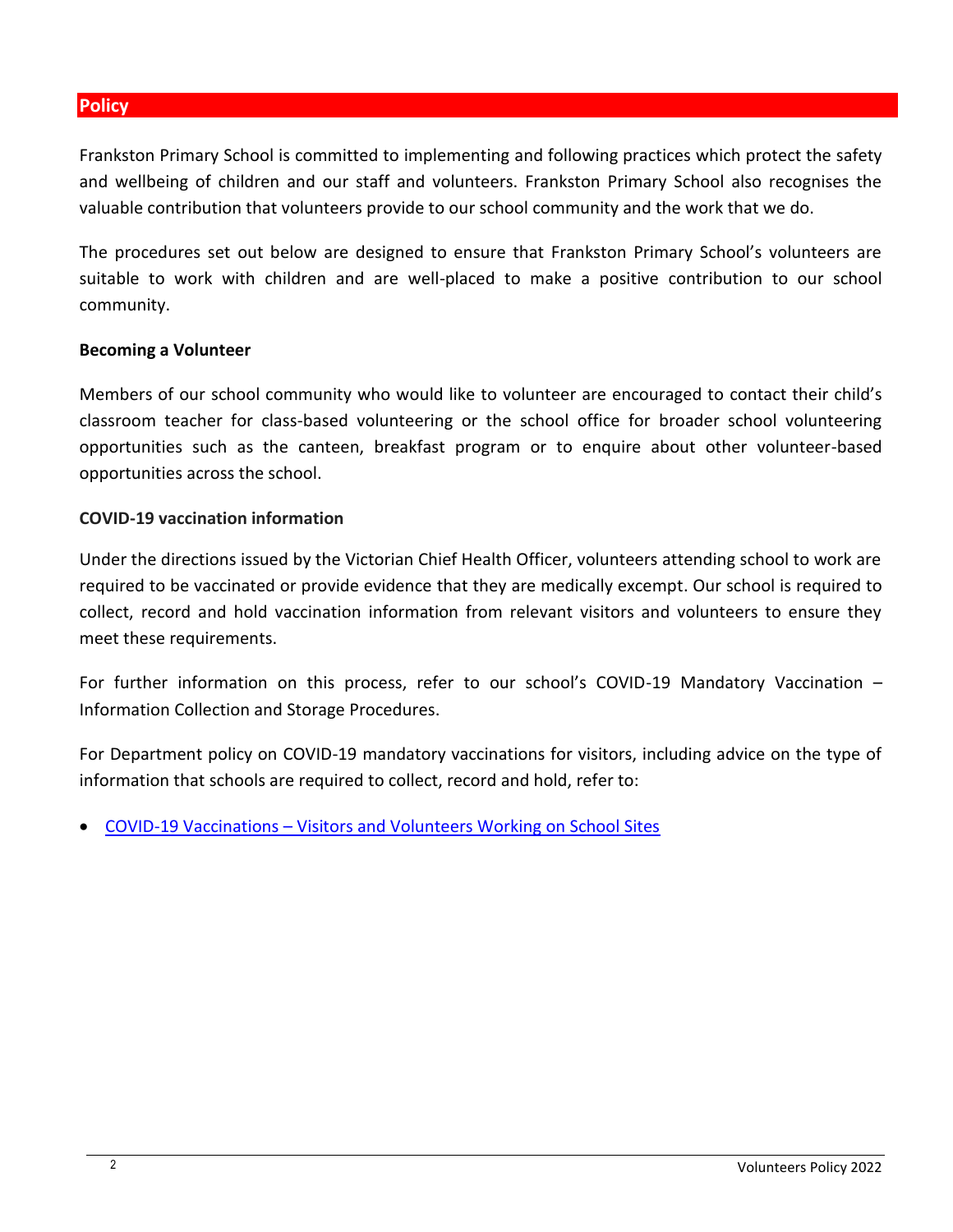#### **Suitability Checks including Working with Children Clearances**

#### *Working with students*

Frankston Primary School values the many volunteers that assist in our classrooms, with sports events, camps and excursions, canteen and breakfast club and across the wider school through varying events and programs. To ensure that we are meeting our legal obligations under the Child Safe Standards, Frankston Primary School is required to undertake suitability checks which in most cases will involve asking for evidence of a Working With Children (WWC) Clearance and may also involve undertaking reference, proof of identity and work history involving children checks.

Considering our legal obligations, and our commitment to ensuring that Frankston Primary School is a child safe environment, we will require volunteers to obtain a WWC Clearance and produce their valid card to the school office administration for verification in the following circumstances:

- **Volunteers who are not parent/family members** of any student at the school if they are engaged in child-related work regardless of whether they are being supervised.
- **Parent/family volunteers** who are assisting with any classroom or school activities involving direct contact with children in circumstances where the volunteer's child is **not** participating, or does not ordinarily participate in, the activity.
- **Parent/family volunteers** who assist within classrooms, excursions (including swimming) and incursions, camps and similar events, regardless of whether their own child is participating or not.
- **Parent/family volunteers** who regularly assist in school activities, regardless of whether their own child is participating or not
- **Parent/community School Council members** sitting on School Council with student School Council members, regardless of whether their own child is a student member or not

In addition, depending on the nature of the volunteer work, our school may ask the volunteer to provide other suitability checks at its discretion (for example, references, work history involving children and/or qualifications). Proof of identity may also be required in some circumstances.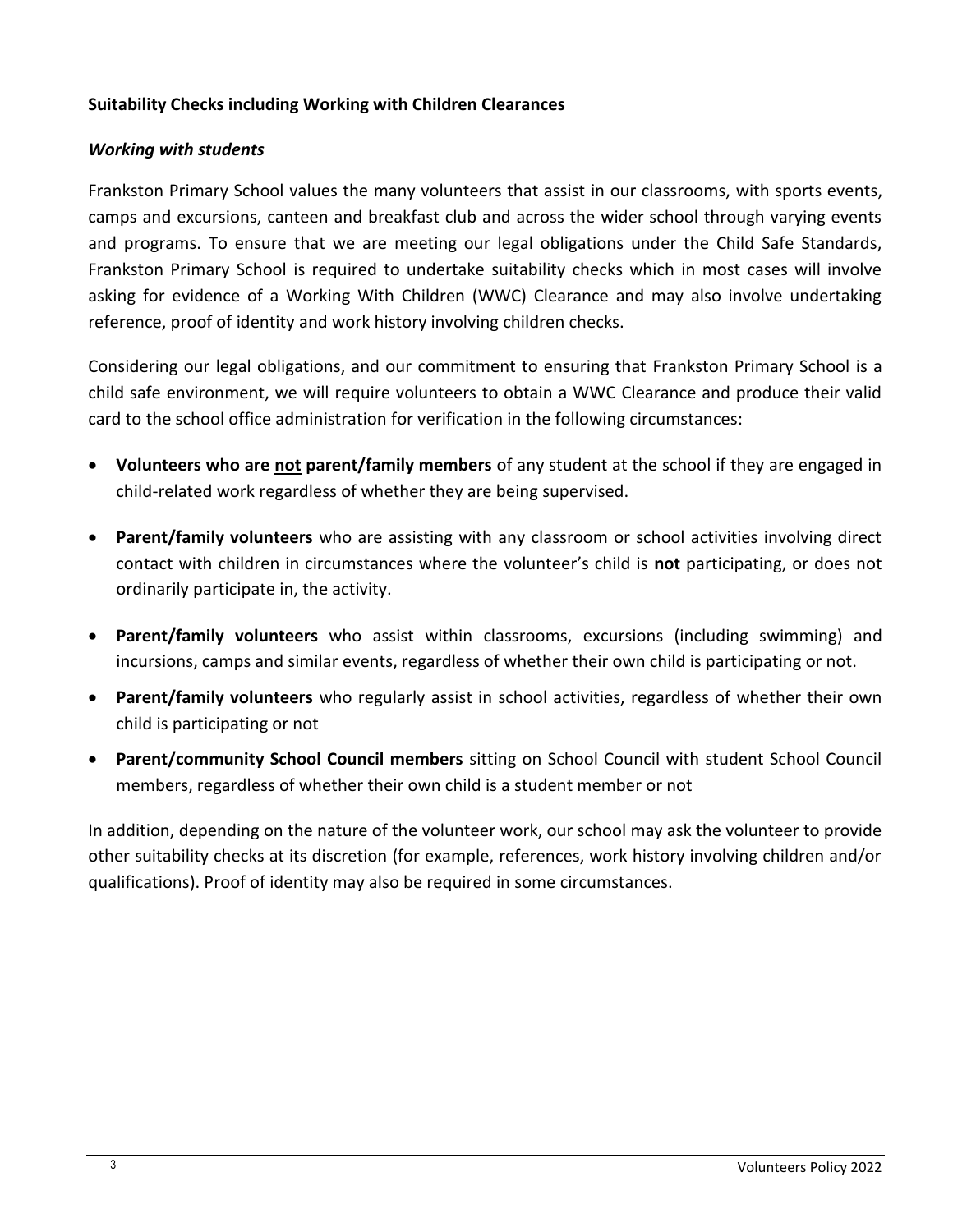#### **Non child-related work**

On some occasions, parents and other members of the school community may volunteer to do work that is not child-related. For example volunteering on the weekend for gardening, maintenance, working bees.

Volunteers for this type of work are not required to have WWC Clearances or other suitability checks as they are not engaged in child-related work and children are not generally present during these activities. However, Example School reserves the right to undertake suitability checks, including requiring proof of identity and WWC Clearance, at its discretion if considered necessary for any particular activities or circumstances.

#### **Management and Supervision**

Volunteer workers will be expected to comply with any reasonable direction of the Principal (or their nominee). This will include the requirement to follow our school's policies, including, but not limited to our Child Safety Policy, our Child Safety Code of Conduct and our Statement of Values and School Philosophy. Volunteer workers will also be expected to act consistently with Department of Education and Training policies, to the extent that they apply to volunteer workers, including the Department's policies relating to Equal Opportunity and Anti-Discrimination, Sexual Harassment and Workplace Bullying.

The Principal has the discretion to make a decision about the ongoing suitability of a volunteer worker and may determine at any time whether or not a person is suitable to volunteer at Frankston Primary School.

Frankston Primary School will provide appropriate induction for all volunteer workers. The Principal (or their nominee) will determine what induction and/or training is necessary depending on what type of work the volunteer will be engaged in and will ensure a record is kept of the induction undertaken.

All volunteers will be provided induction in relation to Occupational Health and Safety and Frankston Primary School's child safety practices, including reporting obligations and procedures. Our school has a Child Safety Responding and Reporting Obligations Policy and Procedures which all staff and volunteers should be aware of.

The Principal (or their nominee) will determine what supervision, if any, of volunteers is required for the type of work being performed.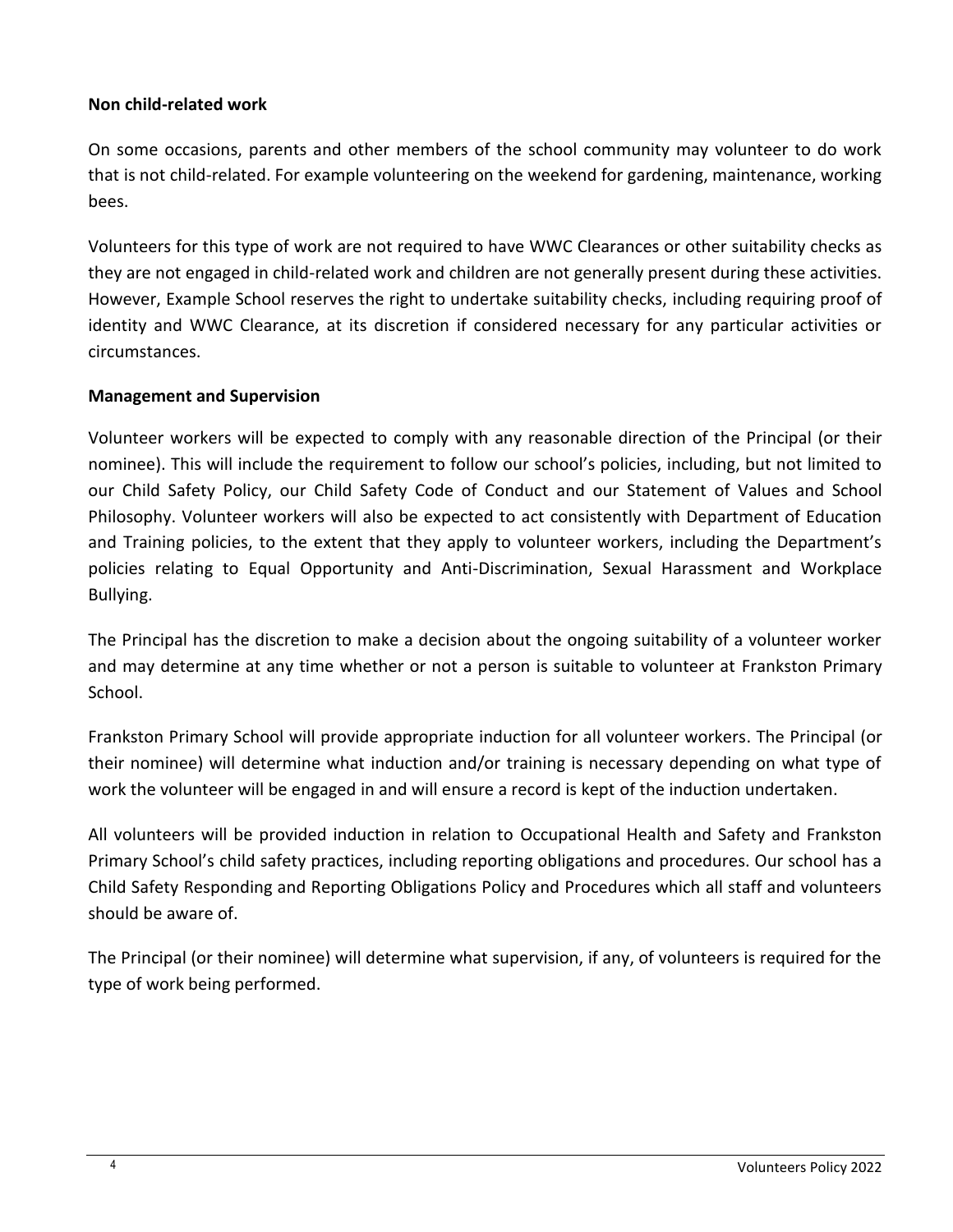## **Compensation**

# *Personal injury*

Volunteer workers are covered by the Department of Education and Training's Workers' Compensation Policy if they suffer personal injury in the course of engaging in school work.

# *Property damage*

If a volunteer worker suffers damage to their property in the course of carrying out school work, the Minister (or delegate) may authorise such compensation as they consider reasonable in the circumstances. Claims of this nature should be directed to the principal who will direct them to the Department's Legal Division.

# *Public liability insurance*

The Department of Education and Training's public liability insurance policy applies when a volunteer worker engaged in school work is legally liable for:

- a claim for bodily injury to a third party
- damage to or the destruction of a third party's property.

## **Communication**

This policy will be communicated to our school community in the following ways:

- Available publicly on our school's website
- Communicated annually through the school newsletter
- Made available in hard copy from school administration upon request

# **RELATED POLICIES AND RESOURCES**

Example School policies:

Department policies:

- [Equal Opportunity and Anti-Discrimination](https://www2.education.vic.gov.au/pal/equal-opportunity/policy-and-guidelines)
- [Child Safe Standards](https://www2.education.vic.gov.au/pal/child-safe-standards/policy)
- [Sexual Harassment](https://www2.education.vic.gov.au/pal/sexual-harassment/policy-and-guidelines)
- [Volunteers in Schools](https://www2.education.vic.gov.au/pal/volunteers/policy)
- [Volunteer OHS Management](https://www2.education.vic.gov.au/pal/volunteer-ohs-management/policy)
- [Working with Children and Other Suitability Checks for School Volunteers and Visitors](https://www2.education.vic.gov.au/pal/suitability-checks/policy)
- [Workplace Bullying](https://www2.education.vic.gov.au/pal/workplace-bullying/policy)